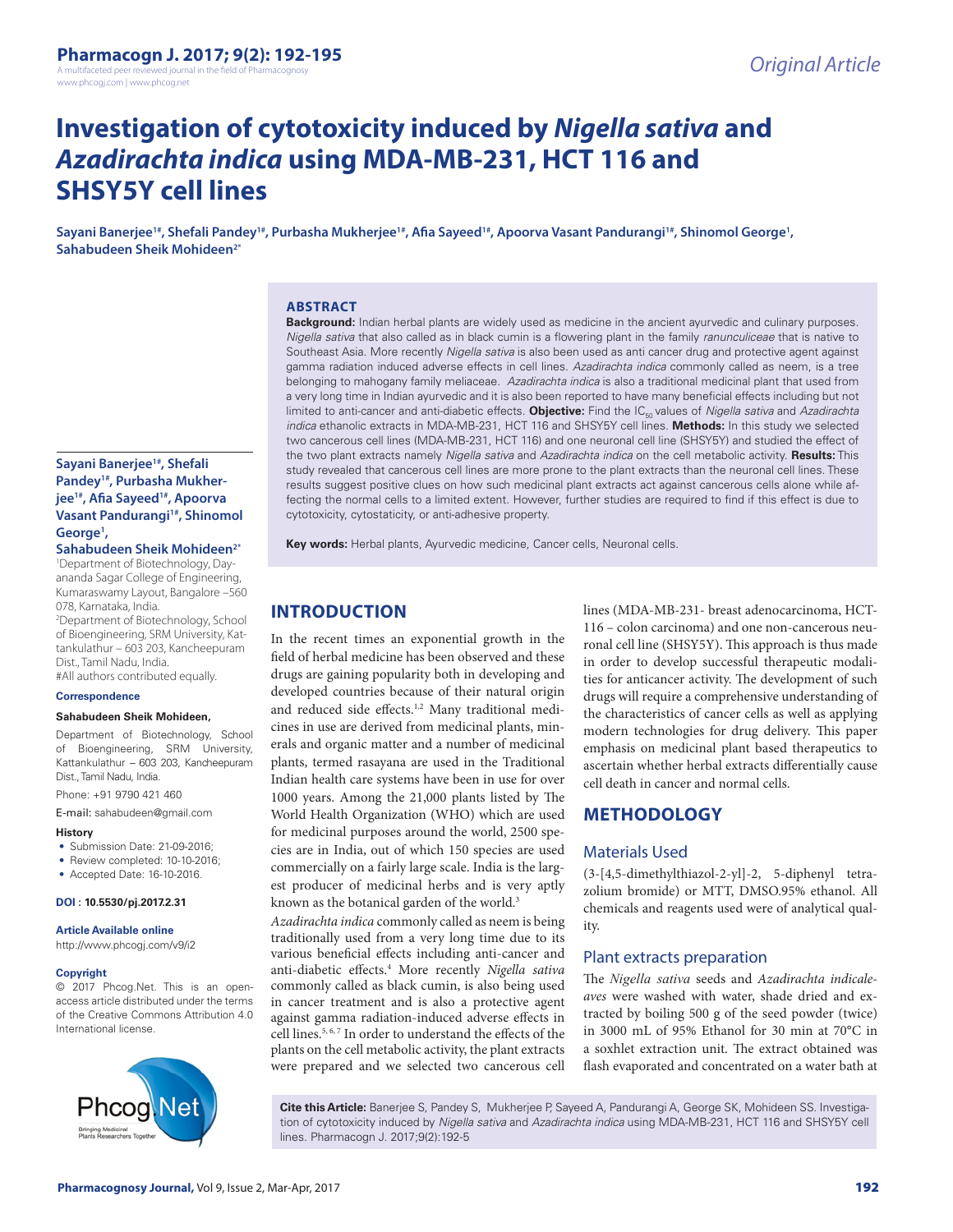atmospheric pressure to a semisolid condition, which was further dried in an oven at 30°C on a shallow dish to remove the solvent completely.

### Phytochemical screening

Preliminary phytochemical analysis of the extract was performed by simple chemical tests.

### MTT Assay

The cells were seeded at 50,000 cells / well (HCT-116, SHSY5Y, MDAMB231) in a 96 well plate and incubated for 24 hrs at 37°C, 5 %  $\mathrm{CO}_2$  incubator. The samples to be tested were added from 0-320 $\mu$ g/ml (2 fold variation) concentration of DMEM without FBS was incubated for 24 hrs.After incubation the test samples were added with 100µl/well (50 mg /well) of the MTT (5 mg/10ml of MTT in 1X PBS) to the respective wells and incubated for 3to 4 hours (Figure 1).After incubation, the MTT reagent was discarded by pipetting without disturbing cells and 100 µl of DMSO was added to rapidly solubilize the formazan.The Absorbance was measured at 590 nm.<sup>8, 9</sup>

# **RESULTS AND DISCUSSION**

*Nigella sativa* and *Azadirachta indica* extract samples were tested by MTT assay11, 12 and the following results were obtained for three different cell lines HCT116, MDAMB231 and SHSY5Y. All the cell lines were tested with various concentrations of plant extracts 10, 20, 40, 80, 160 and 320 µg/ml. And a graph was drawn with extract concentration as x-axis and corresponding observance at 590 nm as y-axis. The  $IC_{50}$  value was calculated from drawing a tread line connecting all the points plotted and an equation for the line was generated. Using the equation  $IC_{50}$  value was obtained as 119.5, 125.8 and 224.7 µg/ml for HCT116, MDAMB231 and SHSY5Y cell lines in the case of *Nigella sativa*. And in the case of *Azadirachta indica* 50.52, 131.1 and 162.8 µg/ml for HCT116, MDAMB231 and SHSY5Y cell lines. The calculated  $IC_{50}$  values are mentioned in Table 1 and the detailed observance and corresponding % inhibition of growth for each cell line and samples are mentioned below in Table 2.

The half maximal inhibitory concentration  $(IC_{50})$  is a measure of the effectiveness of a substance in inhibiting a specific biological or biochemical function.13 This quantitative measure indicates how much of a



**Figure 1:** MTT assay microplate.

#### Table 1: IC<sub>50</sub> values of *Nigella sativa* and *Azadirachta indica* in HCT116, **MDAMB231 and SHSY5Y**

| <b>Cell lines</b> | $IC_{50}$ µg/ml (Nigella<br>sativa) | IC50 µg/ml (Azadirachta<br><i>indica</i> ) |
|-------------------|-------------------------------------|--------------------------------------------|
| MDAMB231          | 125.8                               | 131.1                                      |
| HCT116            | 119.5                               | 50.52                                      |
| SHSY5Y            | 224.7                               | 162.8                                      |

#### Table 2: MTT assay values, observance at 590 nm, % inhibition and IC<sub>50</sub> **values of extracts**

| <b>Samples</b>        | <b>Cell lines</b> | Conc. µg/ml      | OD 590 nm | % Inhibition     |
|-----------------------|-------------------|------------------|-----------|------------------|
| Nigella<br>sativa     | Control           | $\mathbf{0}$     | 0.657     | $\boldsymbol{0}$ |
|                       |                   | 10               | 0.626     | 4.71             |
|                       |                   | 20               | 0.579     | 11.88            |
|                       |                   | 40               | 0.521     | 20.59            |
|                       | <b>HTC116</b>     | 80               | 0.398     | 39.32            |
|                       |                   | 160              | 0.327     | 50.19            |
|                       | Control           | 320              | 0.202     | 69.21            |
|                       |                   | $\boldsymbol{0}$ | 0.609     | $0.00\,$         |
|                       |                   | 10               | 0.574     | 5.67             |
|                       | MDA-<br>MB-231    | 20               | 0.519     | 14.66            |
|                       |                   | 40               | 0.468     | 23.07            |
|                       |                   | 80               | 0.371     | 39.03            |
|                       |                   | 160              | 0.247     | 59.43            |
|                       | Control           | 320              | 0.156     | 74.30            |
|                       |                   | $\boldsymbol{0}$ | 0.308     | $\boldsymbol{0}$ |
|                       |                   | 10               | 0.295     | 4.18             |
|                       |                   | 20               | 0.265     | 14.11            |
|                       |                   | 40               | 0.239     | 22.61            |
|                       | SHSY5Y            | 80               | 0.206     | 33.21            |
|                       |                   | 160              | 0.159     | 48.33            |
|                       |                   | 320              | 0.086     | 72.14            |
| Azadirachta<br>indica | <b>HTC116</b>     | 10               | 0.617     | 6.01             |
|                       |                   | 20               | 0.549     | 16.45            |
|                       |                   | 40               | 0.406     | 38.18            |
|                       |                   | 80               | 0.354     | 46.02            |
|                       |                   | 160              | 0.264     | 59.74            |
|                       |                   | 320              | 0.161     | 75.54            |
|                       |                   | 10               | 0.570     | 6.31             |
|                       | MDA-<br>MB-231    | 20               | 0.498     | 18.10            |
|                       |                   | 40               | 0.450     | 26.04            |
|                       |                   | 80               | 0.346     | 43.15            |
|                       |                   | 160              | 0.231     | 62.04            |
|                       |                   | 320              | 0.115     | 81.08            |
|                       |                   | 10               | 0.291     | 5.48             |
|                       | <b>SHSY5Y</b>     | 20               | 0.270     | 12.39            |
|                       |                   | 40               | 0.245     | 20.53            |
|                       |                   | 80               | 0.207     | 32.79            |
|                       |                   | 160              | 0.169     | 45.15            |
|                       |                   | 320              | 0.112     | 63.67            |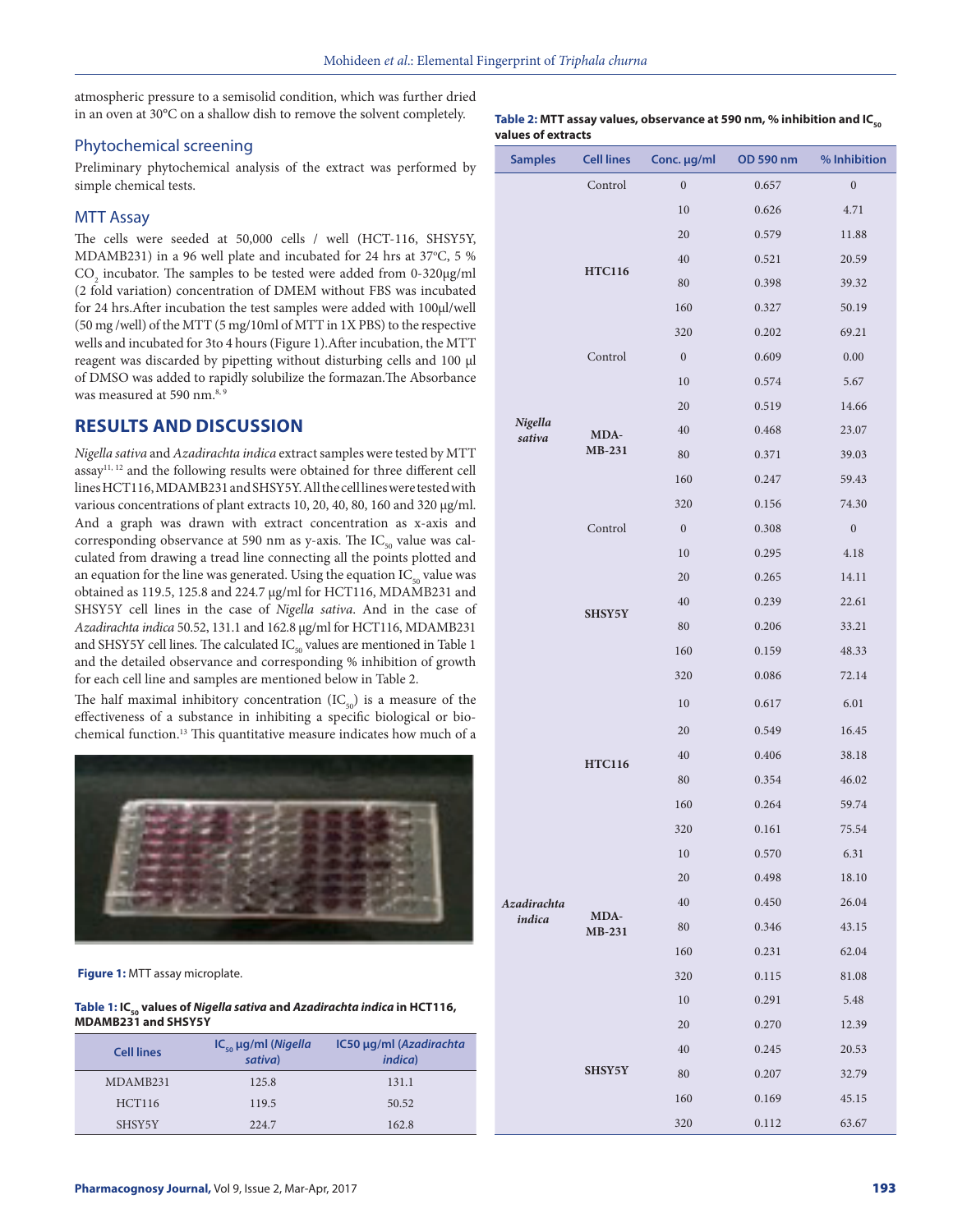particular drug or other substance (inhibitor) is needed to inhibit a given biological process (or component of a process, i.e. an enzyme, cell or microorganism by half. The results suggest that the plant extracts *Nigella sativa andAzadirachta indica* have effects on HCT-116, SHSY5Y and MDAMB231 cell metabolic activity compared to control and can be considered for further studies. *Nigella sativa and Azadirachta indica* extract has the advantages of easy availability, low cost and safety to humans, which collectively make plant derived compounds valuable candidates for anticancer therapy. Preclinical studies have primarily established neem as a potential preventive and therapeutic agent against various types of cancer. Many investigators now believe that traditional medicine is a promising source of new therapeutics against cancer. Extensive research with *Nigella sativa and Azadirachta indica* may contribute to the discovery of new anticancer strategies.

The %inhibition is calculated using the formula:

*% Inhibition = 100 – (OD of sample/OD of Control) × 100.*

# **CONCLUSION**

This study revealed that cancerous cell lines are more prone to the effects of the plant extracts than the neuronal cell lines. These results suggest positive clues on how such medicinal plant extracts act against cancerous cells alone while affecting the normal cells to a limited extent.14 Therefore, this preliminary study will lead to study the mechanism behind this effect.

## **ACKNOWLEDGEMENTS**

The authors are thankful to the valuable suggestions of Dr. S. Sujatha, Assistant Professor, Department of Biotechnology, SRM University.

# **CONFLICT OF INTEREST**

The authors declare no conflict of interest.

### **REFERENCES**

- 1. Manisha M, Priyanjali D, JayantL, Saroj G, Thomas PAD. Indian herbs and herbal drugs used for the treatment of diabetes. J Clin Bio chem Nutr, 2007;27;40(3):163–73. http://dx.doi.org/10.3164/jcbn.40.163 PMid:18398493 PMCid:PMC2275761.
- 2. Prasanna KK, Ravi TM. Effect of *moringa oleifera* on blood glucose, ldl levels in types ii diabetic obese people. Innovative Journal of Medical and Health Science, 2013;1(3):23-25.
- 3. Ruchi T, Amit KV, Sandip C, Kuldeep D, hoor V S. Neem (*Azadirachta indica*) and its Potential for Safeguarding Health of Animals and Humans:

A Review. Journal of Biological Sciences, 2014;14(2):110. http://dx.doi. org/10.3923/jbs.2014.110.123

- 4. Asaduzzama K, Han-chun C, Mousumi T, Dian-zheng Z. Anticancer Activities of *Nigella Sativa* (Black Cumin). Afr J Tradit Complement Altern Med, 2011;8(5):226-32.
- 5. Crouch SPM, Kowzlowski R, Slater KJ, Fletcher J. The use of ATP bioluminescence as a measure of cell proliferation and cytotoxcity. J. Immunol. Meth. 1993;160(1):81-8. http://dx.doi.org/10.1016/0022-1759(93)90011-U.
- 6. Gonzalez RJ, Tarloff JB. Evaluation of hepatic sub cellular Fractions for alamar blue and MTT Reductase activity. Toxicology *in vitro*. 2001;15(3):257-9. http:// dx.doi.org/10.1016/S0887-2333(01)00014-5.
- 7. Hattori N, Sakakibra T, Kajiyama N, Igarashi T, Madea M, Murakami S. Enhanced microbial biomass assay using mutant luciferase resistant to benzalkonium chloride. Anal Bio chem. 2003;319(2):287-95. http://dx.doi.org/10.1016/S0003- 2697(03)00322-1.
- 8. Kangas L, Gronroos N, Niemnen AL. Bioluminescence of cellular ATP: A new method for evaluating cytotoxic agents *in vitro*. Med Biol. 1984;62(6): 338-43. PMid:6543460.
- 9. Lundin, A, Hasenson M, Persson J, Ake P. Estimation of biomass in growing cell lines by adenosine triphosphate assay, Methods enzymol. 1986; 133:27-42. http://dx.doi.org/10.1016/0076-6879(86)33053-2.
- 10. Cell Viability and Proliferation. Mark Frei, BioFiles 5(6):17-21.
- 11. Denizot FF, Lang RR. Rapid colorimetric assay for cell growth and survival. Modifications to the tetrazolium dye procedure giving improved sensitivity and reliability. Journal of Immunological Methods 1986;89(20):27-7.
- 12. Mosmann TT. Rapid colorimetric assay for cellular growth and survival application to proliferation and cytotoxicity assays. Journal of Immunological Methods, 1983;65(1-2):55-63. http://dx.doi.org/10.1016/0022-1759(83)90303-4.
- 13. Slater TF. Free-radical mechanisms in tissue injury. Bio chem. J 1984;222(1):1- 15. http://dx.doi.org/10.1042/bj2220001; PMid:6383353 PMCid:PMC1144137.
- 14. Valentao P, Fernandes E, Carvalho F, Andrade PB, Seabra RM, Bastos ML. Anti-oxidant activity of *Hypericum androsaemum* Infusion: Scavenging Acivity against superoxide radical, hydroxyl radical and hypochlorous acid. Biol Pharm Bull, 2002;258(10):1320-3.
- 15. Gow-Chin Y, Pin DD. Scavenging effect of methanolic extracts of peanut hulls on free radical and active oxygen species. J Agric Food Chem, 1994;42(3):629-32. http://dx.doi.org/10.1021/jf00039a005.
- 16. Aragon SM, Basabe B, Benedi JM, Villar AM. Antioxidant activity of *Vaccinium myrtillus* L. Phytother. Res. 1998;12(S1):S104-S6. http://dx.doi.org/10.1002/ (SICI)1099-1573(1998)12:1+<S104::AID-PTR265>3.0.CO;2-O.
- 17. Hemant RJ, Bhutani KK. Antioxidant properties of Indian Medicinal plants. Phytother. Res. 2002;16(8):771-3. http://dx.doi.org/10.1002/ptr.1063; PMid:12458486.
- 18. Buritis M, Bucar F. Antioxidant activity of *Nigella sativa* essential oil. Phytother. Res. 2000;14(5):323-8. http://dx.doi.org/10.1002/1099-1573(200008) 14:5<323::AID-PTR621>3.0.CO;2-Q.



**Sayani Banerjee:** Persuing final year BE in Biotechnology from Dayananda Sagar College of Engineering, Bangalore. Involved in toxicology research on animal cell lines.

**ABOUT AUTHORS**



**Shefali Pandey:** Persuing final year BE in Biotechnology from Dayananda Sagar College of Engineering, Bangalore. Involved in toxicology research on animal cell lines.



**Purbasha Mukherjee:** Persuing final year BE in Biotechnology from Dayananda Sagar College of Engineering, Bangalore. Involved in toxicology research in animal cell lines.